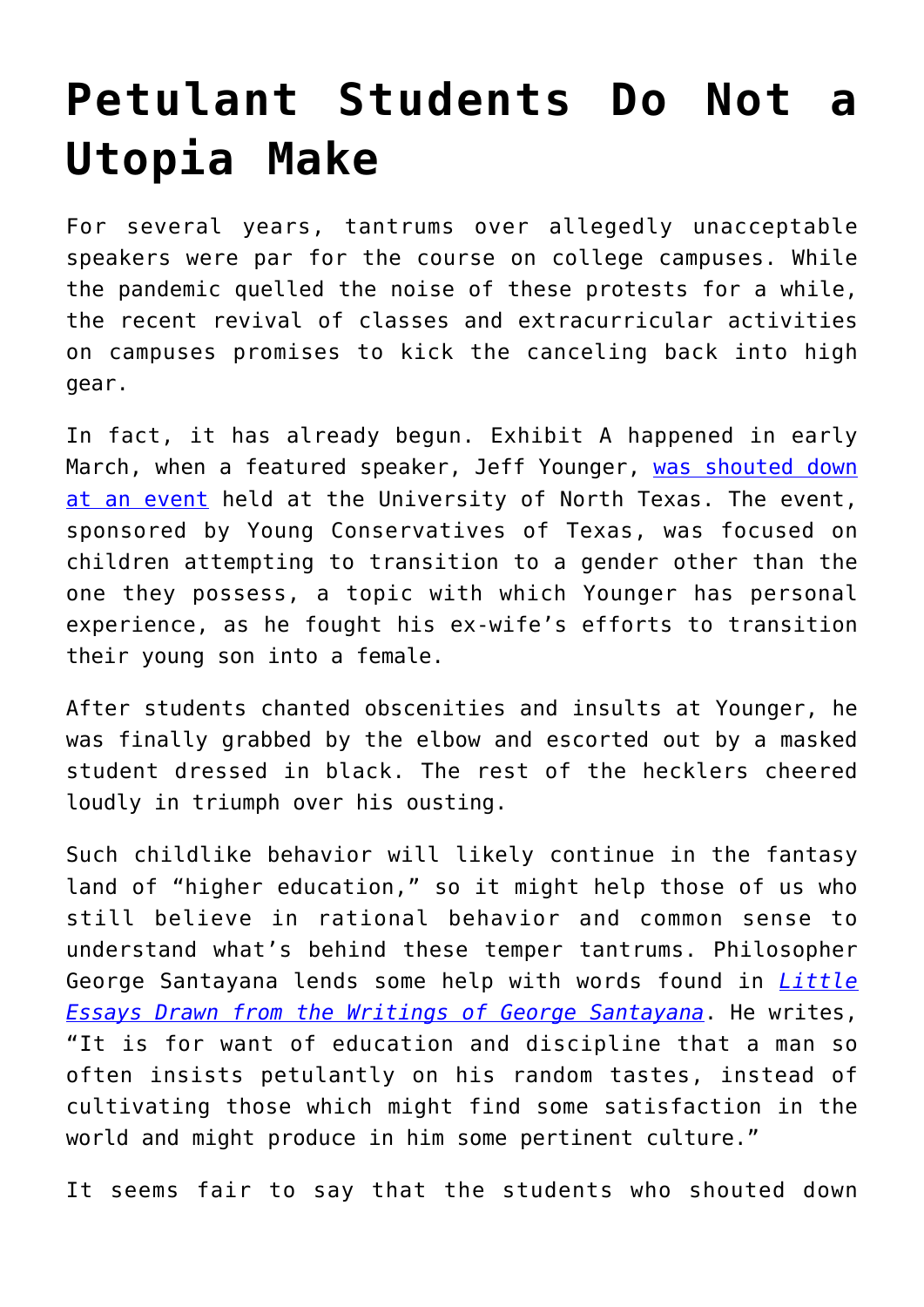Younger over gender transitions were acting quite petulantly. And although the mainstream media and other public figures want us to believe that transgenderism is quite normal, it still qualifies as a [deeply](https://theconversation.com/whats-behind-the-rising-profile-of-transgender-kids-3-essential-reads-161962) disordered preference or taste.

As Santayana noted, the remedy to such petulance is education and discipline. It would be easy to argue that today's students have been to school—for years and years. But has their schooling been education … or propaganda? In any case, it seems fair to say that feelings-oriented education and sexual propaganda have taken preeminence in the classroom.

The good news is that if Santayana is right, simply removing such propaganda and replacing it with true educational instruction will go a long way towards remedying the petulance of the up-and-coming generation. Returning to the basics—math, reading, history, and science—untainted by woke propaganda and combined with teachers and parents who train with a firm but loving hand are just what the doctor ordered to produce respectful and intelligent young people.

Unfortunately, students who are left to choose their own paths, to follow their feelings unrestrained by discipline and the guidance of those who are wiser, will only reap personal disappointment and disillusionment. "Untutored self-assertion may even lead him to deny some fact that should have been patent, and plunge him into needless calamity," Santayana wrote. "His Utopias cheat him in the end, if indeed the barbarous taste he has indulged in clinging to them does not itself lapse before the dream is half formed. So men have feverishly conceived a heaven only to find it insipid, and a hell to find it ridiculous."

Today's students who proudly escort an individual like Jeff Younger off the podium in their attempts to build a utopia are unfortunately hurtling toward a brutally rude awakening. The anger and hatred they demonstrate now will never create the perfect world they think it will—it will only create a more